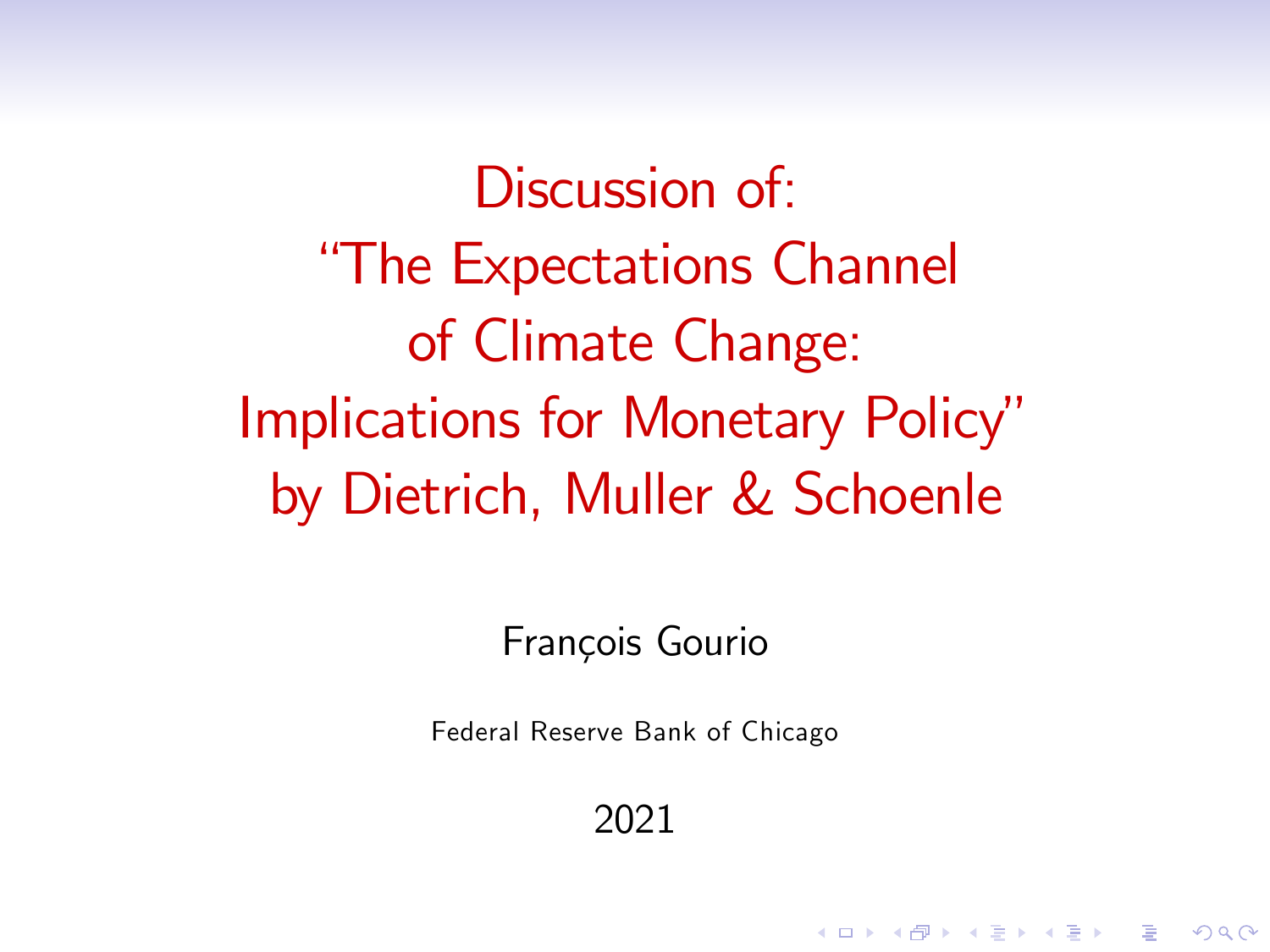# An intriguing paper!

- High (subjective) expectations of natural disaster in near future create negative demand impulse
	- A positive theory of low  $r^*$

• Policy: CB should accomodate in response to pessimistic climate change beliefs

**KORK ERKER ADE YOUR** 

• Based on survey data on beliefs fed into a "standard" DSGE model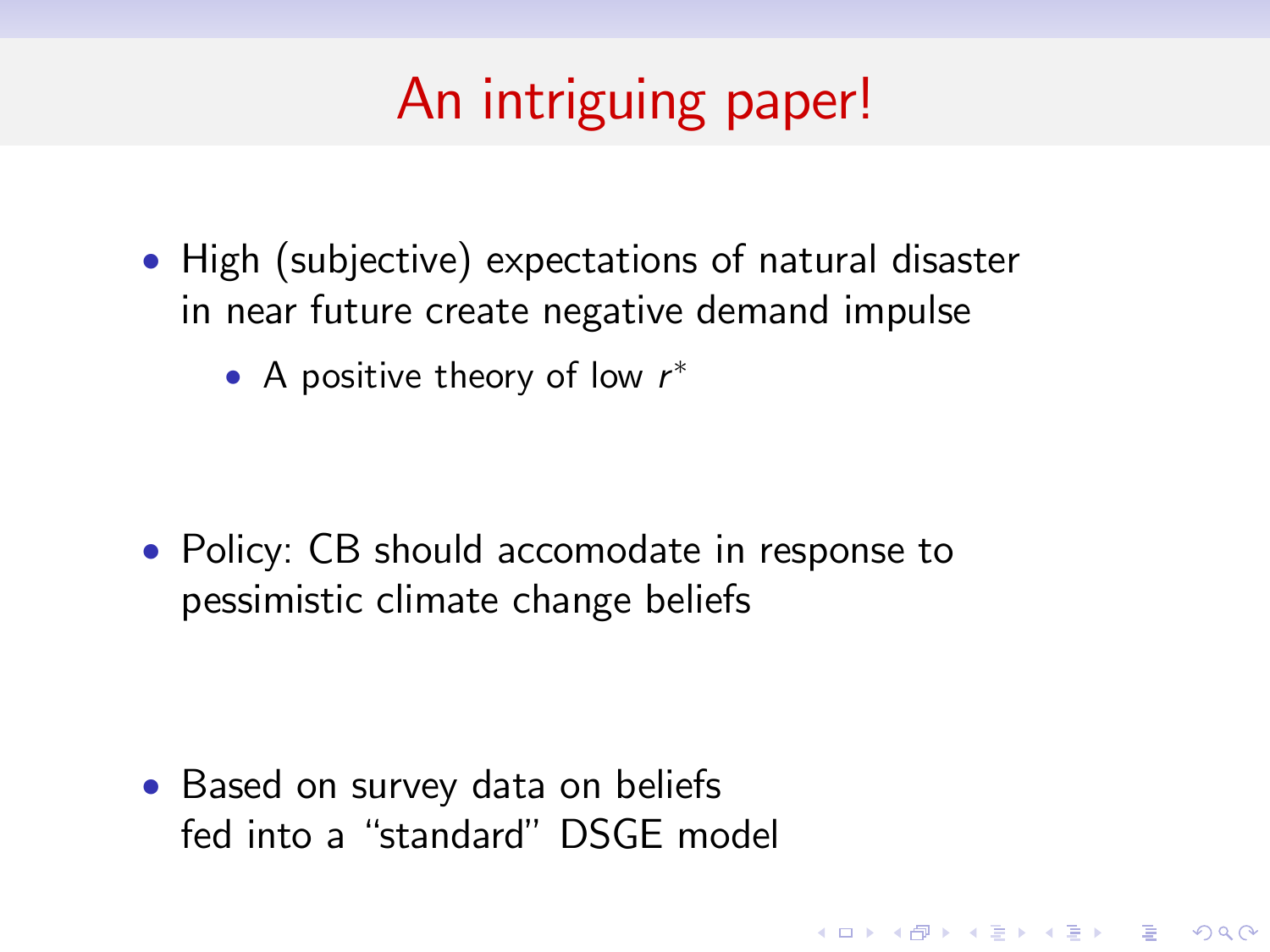

- 1. Validating the mechanism empirically
- 2. Measurement of beliefs
- 3. Potential mechanisms from beliefs to outcomes

K ロ ▶ K @ ▶ K 할 > K 할 > 1 할 > 1 이익어

4. Policy implications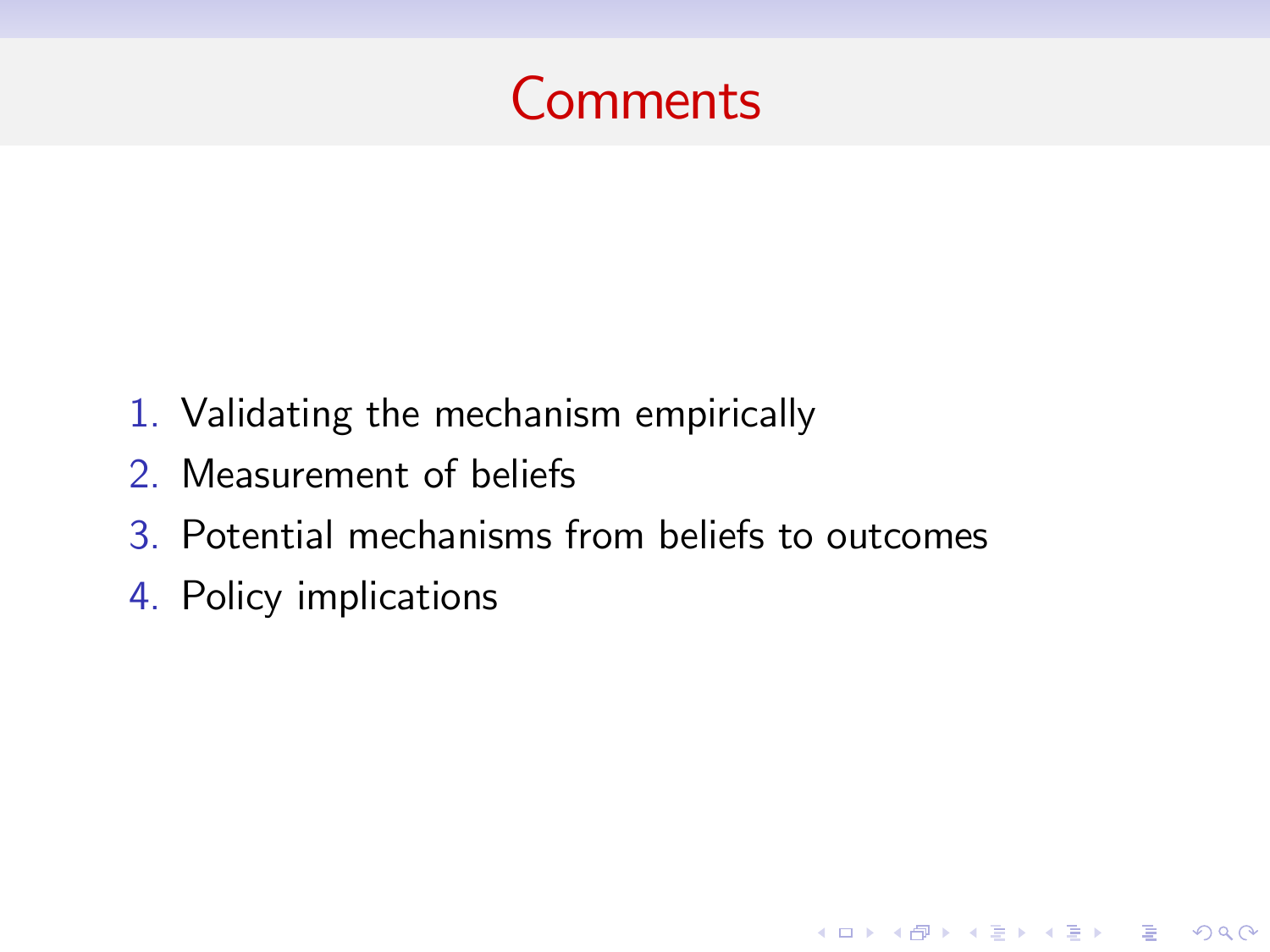## 1. Validating the mechanism empirically

- Suggestion to validate the mechanism:
	- 1. Link beliefs to choices (or to other beliefs!) Is is true that pessimists save more? in safe assets? That they expect low inflation?

4 D > 4 P + 4 B + 4 B + B + 9 Q O

2. Test across US regions Natural disaster risk very uneven in the US Are these effects stronger in high risk areas?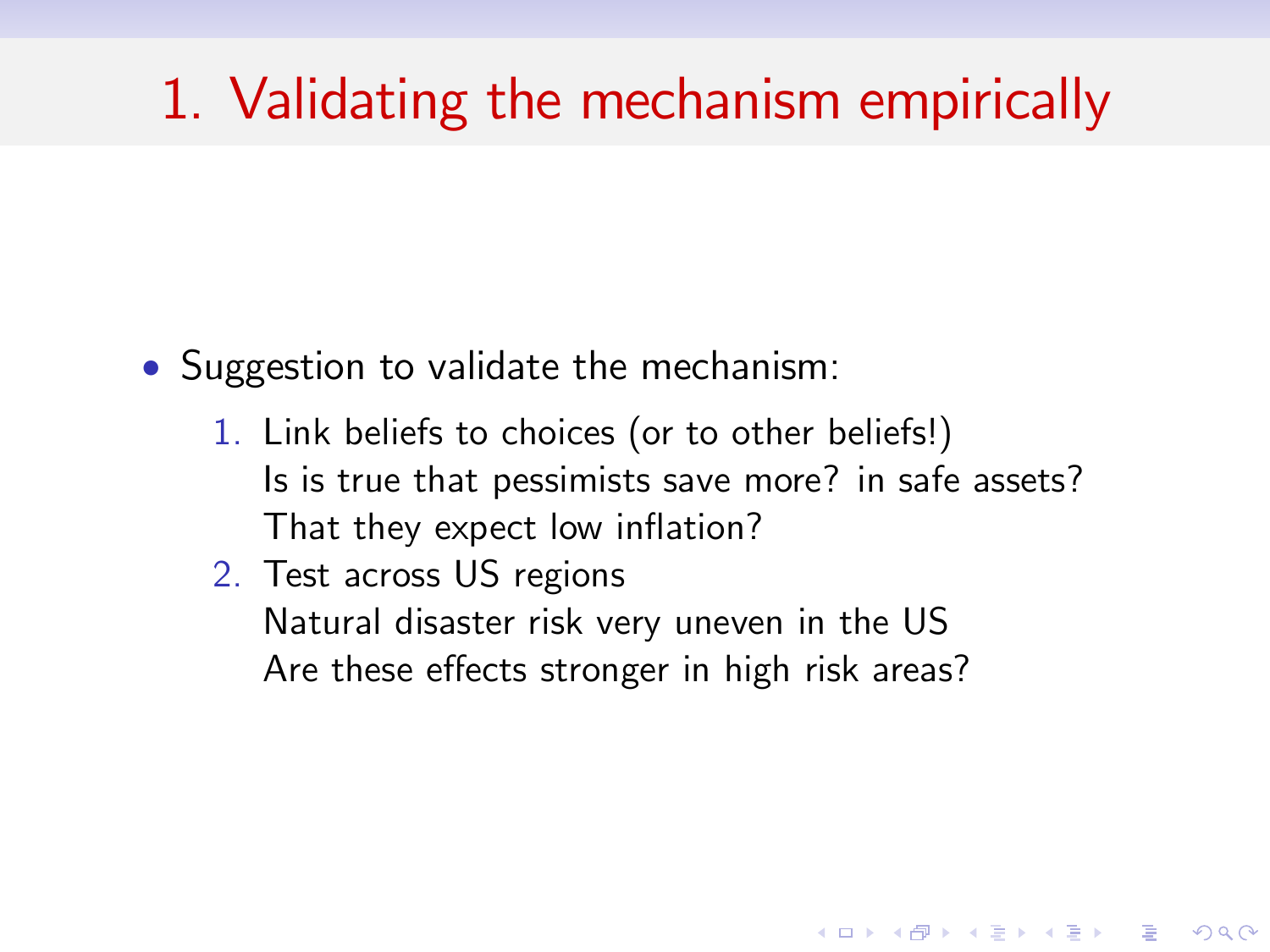## 2. Measurement of beliefs

- "As a result of climate change, the risk of natural disasters is likely to increase. The economic damage of such disasters may be sizeable. What is the probability over next 12m of a large disaster causing damages of about  $5\%$  of GDP?"
- Median response: 12%
- Half of the people think the prob of a disaster 4 times larger than Katrina (1.3% of GDP) next year is  $>12\%$
- Fairly pessimistic!
- Would be interesting to benchmark by asking same Q to climate change specialists

**KORK ERKER ADE YOUR**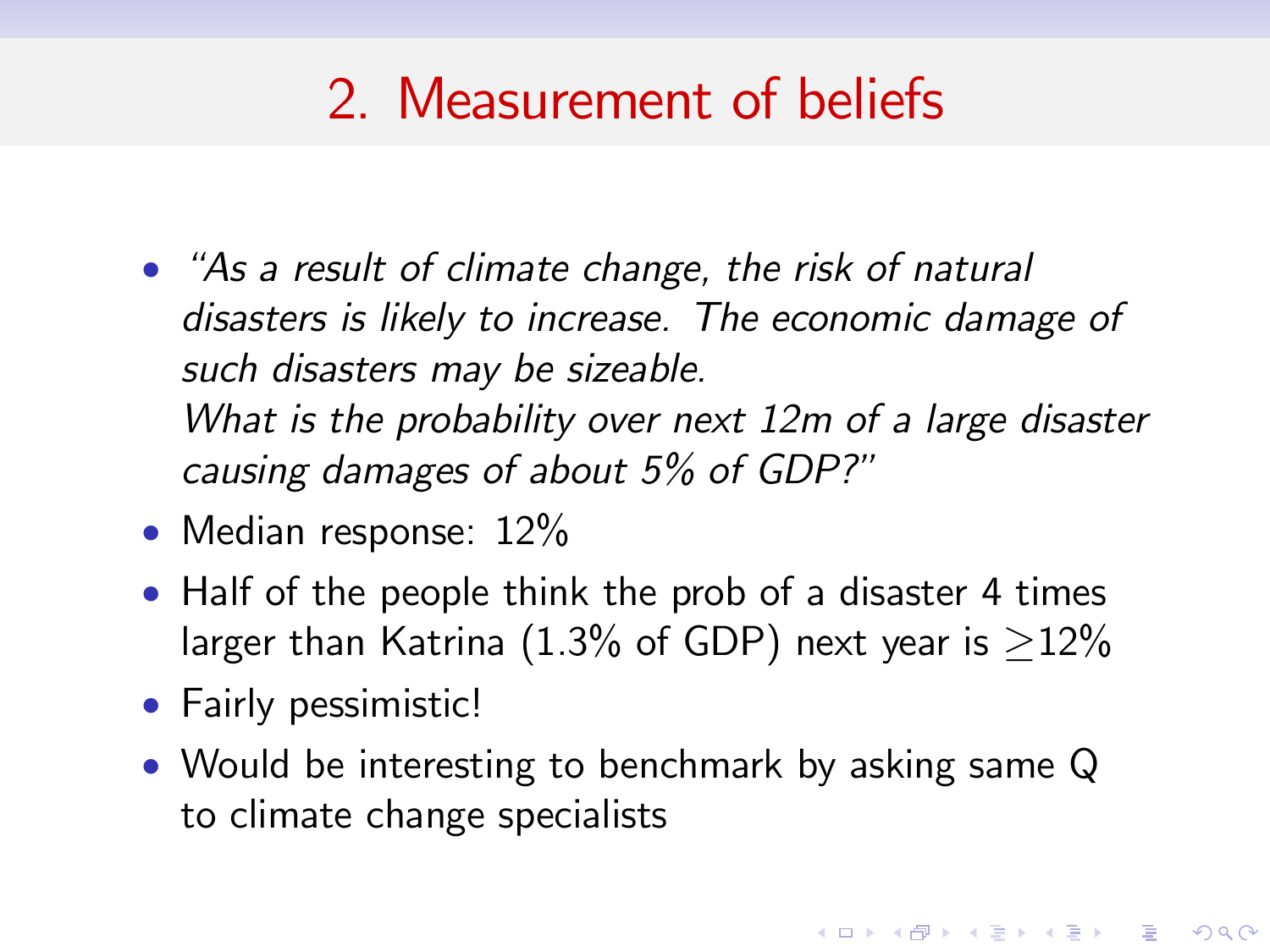## 2. Measurement of beliefs

- Paper discusses various reasons for pessimism:
	- Peso problem, Tipping point, Behavorial biases
- Framing of Q?
- Quantitative Literacy?
	- complex question probability, horizon, size ...
- Do people interpret the Q as local risk?
	- effect of past disasters interpreted as "salience"
	- but could also be rational forward-looking local risk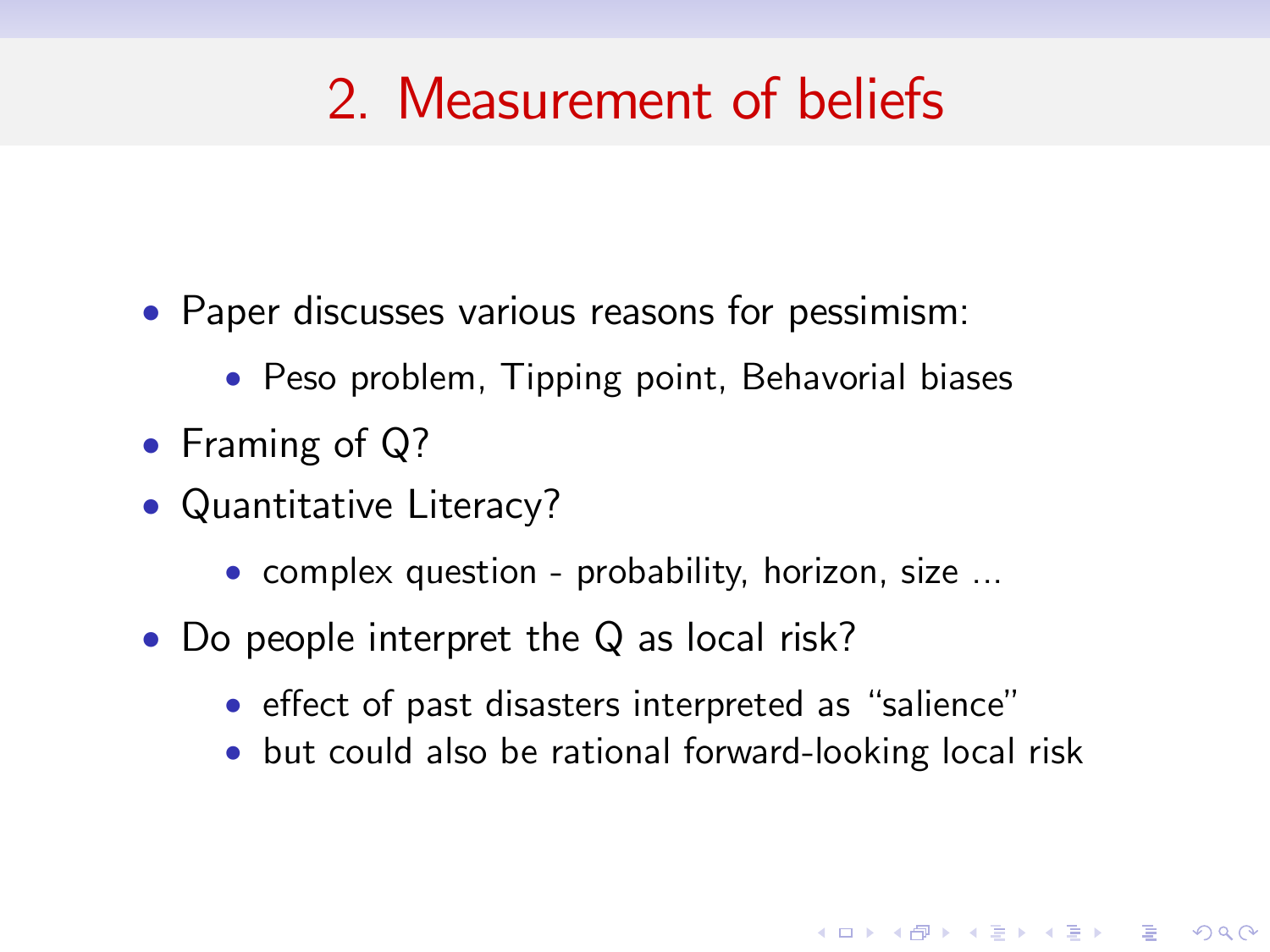## 3. Potential model mechanisms

- Does the model provide a reasonable link from beliefs  $\rightarrow$  outcomes?
- $\bullet$  How does risk of near-term disaster affect economy?
	- 1. Flex price: more risk leads to higher invt & output if capital is not risky or if IES is low
	- 2. Sticky price: lower Y & *π* if MP not reactive enough

**KORK ERKER ADE YOUR** 

- How do we model natural disaster?
	- capital destruction and productivity loss
	- but is productivity shock permanent in the US?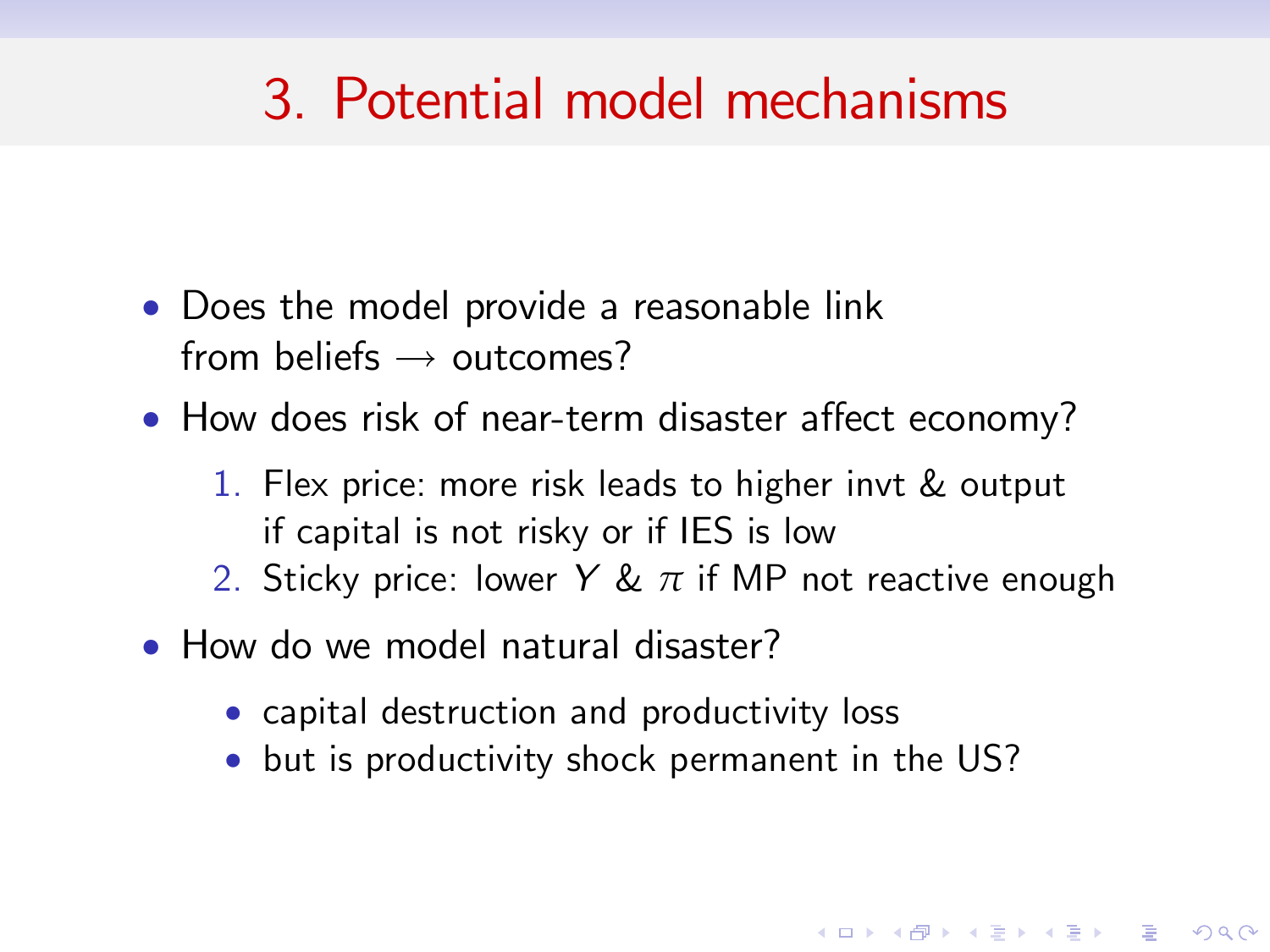#### 3. Potential model mechanisms

- More generally: suppose you think risk of disaster is high. What do you **do** today?
	- if you think you may be affected by disaster
		- invest in adaptation: power generator...
		- save more in assets not exposed to disaster
		- invest less in real estate
		- buy (more) insurance
	- if you think some other region in the US might be

**KOD KARD KED KED E VOOR** 

• nothing?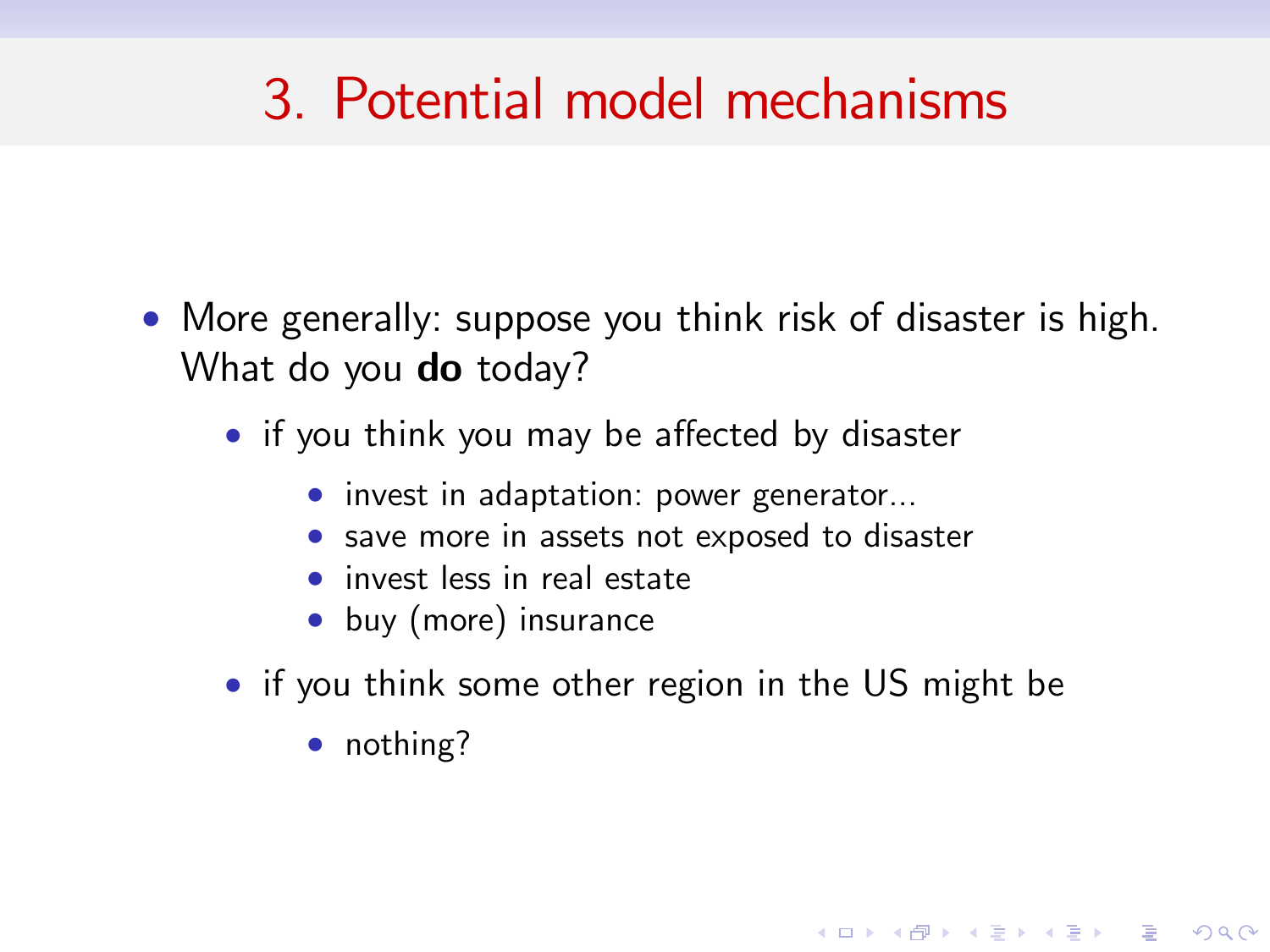#### 4. Policy implications: Trend vs. Shocks

1. A permanent shift towards "climate change pessimism" (or realism?) means a lower  $r^{\ast}$ Lots of work on policy implications of a low  $r^\ast$ e.g., key motivation for new Fed policy framework (AIT) In principle, can adjust to slow-moving  $r^\ast$ 

2. A source of additional  $\theta$  demand shocks" May require high-freq CB response, but not unlike other demand shocks - so standard Taylor rule should do OK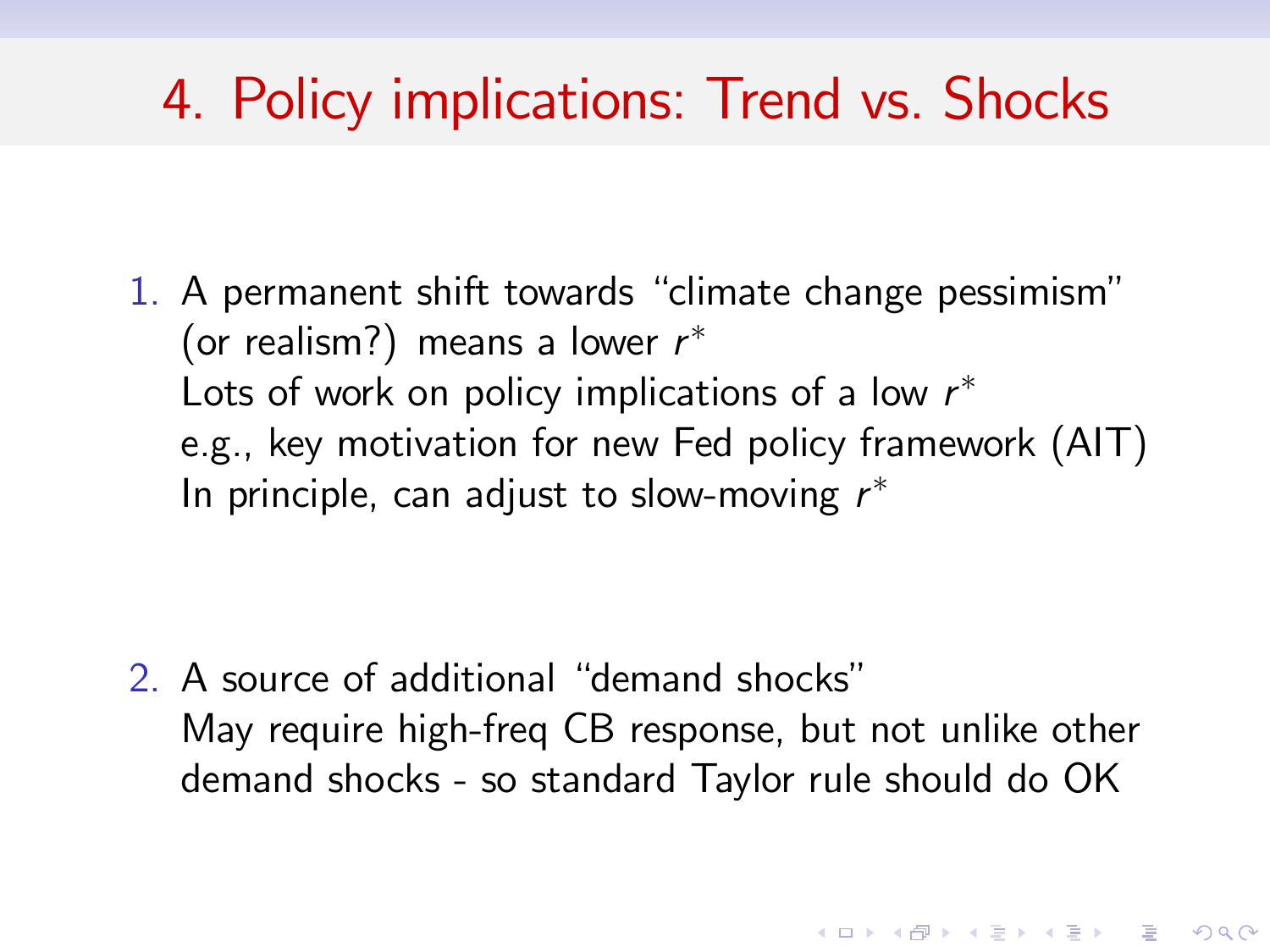## 4 "Paradox of Communication"?

 $\bullet$  "to the extent that central bankers engage in the debate about climate change... they may foster adverse expectations"

• True, but given the current expectations seem perhaps unduly pessimistic, CB communication could improve both accuracy & optimism!

**K ロ ▶ K @ ▶ K 할 X X 할 X 및 할 X X Q Q O**